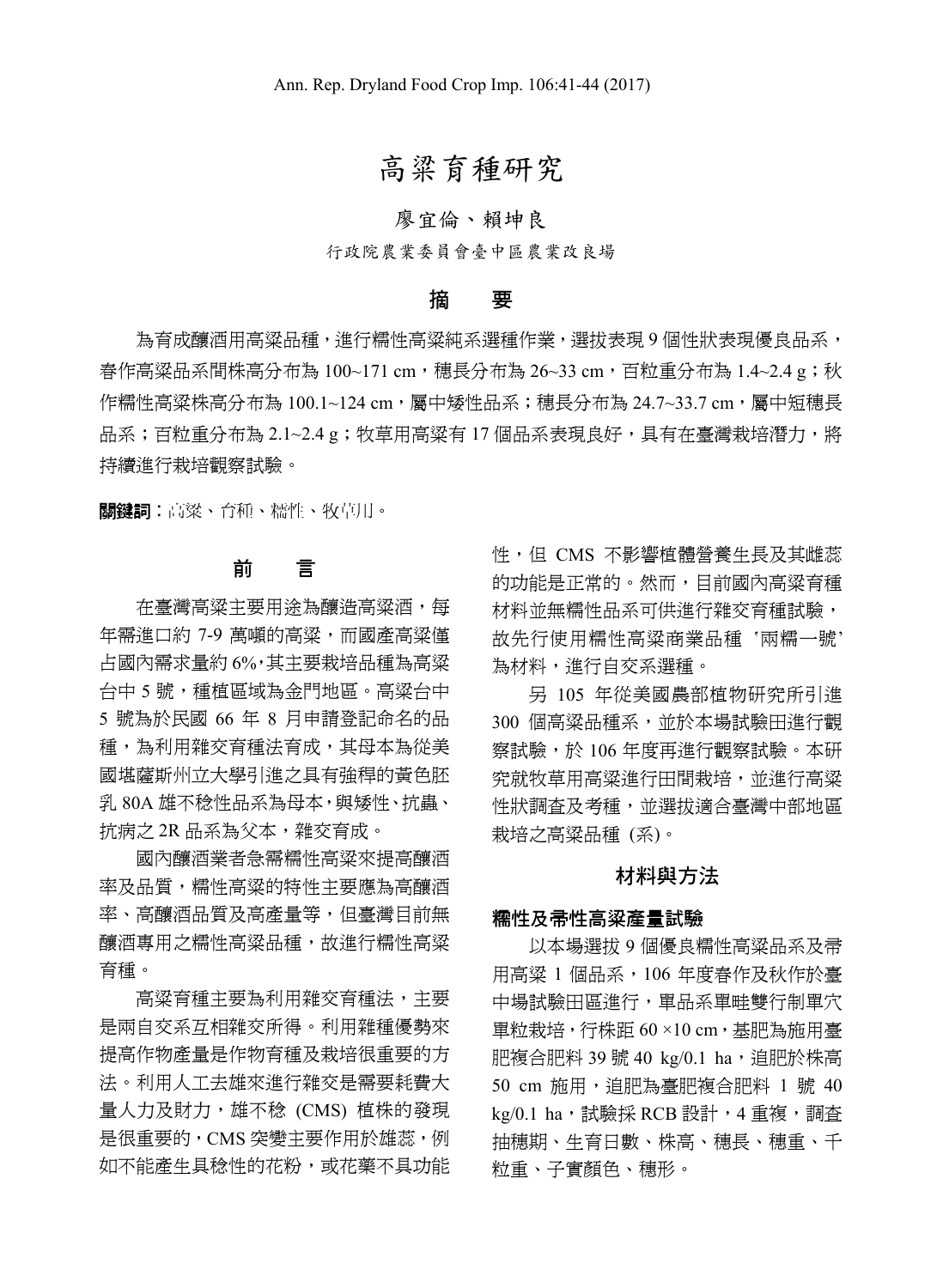### 牧草用引種觀察試驗

以 105 年從美國農部引進的品種系為材 料,於春作進行觀察選拔作業,於 106 年春 作栽培於臺中場試驗田區,單品系單畦雙行 制單穴單粒栽培, 行株距 60 cm×10 cm, 基 肥為施用臺肥複合肥料 39號 40 kg/0.1 ha, 追肥於株高 50 cm 施用,追肥為臺肥複合肥 料 1號 40 kg/0.1 ha,調查抽穗期、生育日數、 株高、穗長、穗重、千粒重、子實顏色、穗 形。

## 結果與討論

#### 糯性高粱及帚用高粱純系選種

春作糯性高粱 A1~A9 品系族群內變異 小,糯性高粱品系間株高分布為 100~171 cm,屬中矮性品系;穗長分布為 26~33 cm, 屬中短穗長品系;百粒重分布為 1.4~2.4 g, 屬小粒種品系 (表 1);秋作糯性高粱 A1~A9 品系族群內變異小,各品系間株高分布為 100.1~124 cm,屬中矮性品系;穗長分布為 24.7~33.7 cm,屬中短穗長品系;百粒重分布

為 2.1~2.4 g, 屬小粒種品系。秋作帚用高粱 A10 品系,其株高為 307 cm,穗長 53 cm, 為極散穗形 (表 2),日後將淮行產量及區域 試驗。

#### 牧草用引種觀察試驗

牧草用高粱觀察為育成國產牧草用高 粱,自美國植物研究所種原中心引進牧草用 高粱品種系,經田間栽培觀察,春作栽培部 分品種系因日照因素並不開花結穗,或種子 收穫量低,不適合國內春作栽培;部分品系 表現優良 (表 3),適應臺灣中部地區氣候, 具有推廣潛力。

### 結論

高粱糯性高粱純系選種試驗,族群內變 異小已具一致性,可育成自交系品系為雜交 種親本材料。引進美國牧草用高粱,部分品 系表現良好,具有發展潛力,可持續以栽培 期為春作及秋作不同栽培季節進行觀察試 驗。

表 1. 2017 年春作糯性高粱及帚用高粱自交系農藝性狀表

| 品系             | 開花<br>日數<br>(days) | 生育<br>日數<br>(days) | 株高<br>(cm) | 穗長<br>$\rm (cm)$ | 穗型及 <sup>a)</sup><br>緊密度 | 子實<br>顏色 | 芒 b) | 百粒重<br>(g) | 穗重<br>(g) | 粒數<br>(no.) |
|----------------|--------------------|--------------------|------------|------------------|--------------------------|----------|------|------------|-----------|-------------|
| A <sub>1</sub> | 96                 | 125                | 169        | 29               | 4E                       | 褐        | A    | 2.00       | 35.9      | 1,814       |
| A2             | 76                 | 112                | 119        | 29               | 5                        | 深褐       | L    | 2.40       | 55.0      | 2,219       |
| A <sub>3</sub> | 90                 | 119                | 141        | 27               | 5                        | 褐        | A    | 2.00       | 27.2      | 1,466       |
| A <sub>4</sub> | 73                 | 103                | 169        | 26               | 5                        | 褐        | A    | 1.60       | 35.1      | 2,219       |
| A <sub>5</sub> | 62                 | 94                 | 165        | 29               | 3D                       | 褐        | L    | 1.80       | 40.2      | 2,038       |
| A6             | 55                 | 87                 | 124        | 33               | 2                        | 淺黃       | A    | 1.40       | 26.3      | 1,611       |
| A7             | 66                 | 91                 | 100        | 29               | 5                        | 淺黃       | L    | 1.40       | 21.4      | 1,638       |
| A8             | 61                 | 90                 | 171        | 31               | 5                        | 褐        | L    | 2.40       | 43.4      | 1,777       |
| A <sup>9</sup> | 61                 | 94                 | 165        | 26               | 5                        | 黃        | L    | 2.40       | 60.6      | 2,467       |
| A10            | 64                 | 86                 | 307        | 53               | 9                        | 褐        | A    | 1.60       | 33.4      | 2,264       |

a) 穗型及緊密度;1:穗型極散,典型之野生型高粱穗型;2D:極散穗型,一次小穗枝梗下垂;2E: 極散穗型,一次小穗枝梗直立;3D:中散穗型,一次小穗枝梗下垂;3E:中散穗型,一次小穗枝 梗直立;4D:半散穗型,一次小穗枝梗下垂;4E:半散穗型,一次小穗枝梗直立;5:長橢圓狀半 密穗型;6:長橢圓狀密穗型;7:卵狀密穗型;8:半掃帚狀穗型;9:掃帚狀穗型。

b) A:有芒;L:無芒。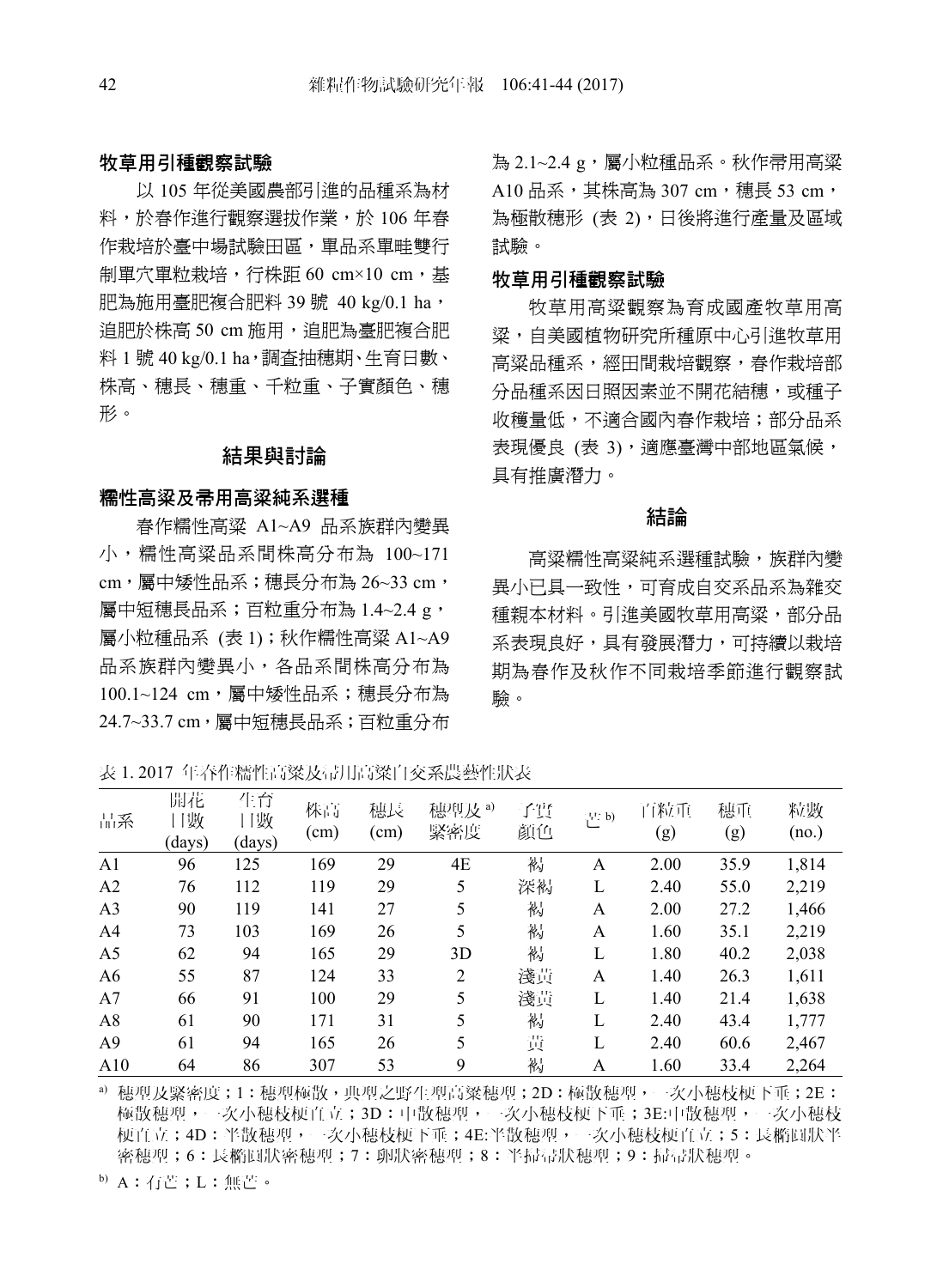|                 | 開花日數   | 生育日數   | 株高    | 穗長            | 子實 | 芒 a) | 百粒重 | 穗重    |
|-----------------|--------|--------|-------|---------------|----|------|-----|-------|
| 品系              | (days) | (days) | (cm)  | $\text{cm}$ ) | 顏色 |      | (g) | (g)   |
| A <sub>1</sub>  | 51     | 106    | 174.0 | 29.7          | 褐  | A    | 2.4 | 48.6  |
| A <sub>2</sub>  | 58     | 113    | 138.2 | 29.7          | 深褐 | L    | 2.8 | 73.4  |
| A <sub>3</sub>  | 62     | 124    | 186.1 | 28.4          | 褐  | A    | 2.4 | 78.4  |
| A <sub>4</sub>  | 60     | 109    | 100.1 | 30.0          | 褐  | L    | 2.1 | 43.8  |
| A5              | 60     | 114    | 175.0 | 24.7          | 褐  | L    | 2.1 | 53.5  |
| A <sub>6</sub>  | 66     | 124    | 192.8 | 30.7          | 淺黃 | L    | 2.2 | 71.1  |
| A7              | 58     | 111    | 141.6 | 33.7          | 淺黃 | L    | 2.3 | 68.4  |
| A8              | 58     | 115    | 162.9 | 28.7          | 褐  | A    | 2.4 | 72.0  |
| A <sub>9</sub>  | 59     | 113    | 197.1 | 30.3          | 黃  | L    | 2.7 | 98.0  |
| A10             | 57     | 111    | 171.0 | 29.8          | 褐  | A    | 2.6 | 86.0  |
| TC <sub>5</sub> | 66     | 133    | 141.1 | 28.8          | 淺黃 | L    | 3.6 | 119.2 |
| 2WN1            | 62     | 122    | 136.4 | 31.1          | 褐  |      | 2.2 | 75.3  |
| <b>B</b> 9      | 63     | 124    | 137.1 | 28.8          | 深褐 | L    | 2.9 | 72.3  |

表 2. 2017 年秋作糯性高粱及帚用高粱自交系農藝性狀表

a) A:有芒;L:無芒。

表 3. 2017 年春作高粱美國引進牧草用品種(系)農藝性狀表

| 品系             | 開花<br>日數<br>(days) | 生育<br>日數<br>(days) | 株高<br>(cm) | 穗長<br>(cm) | 穗型及 <sup>a)</sup><br>緊密度 | 子實<br>顏色 | 芒 b) | 百粒重<br>(g) | 穗重<br>(g) | 粒數<br>(no.) |
|----------------|--------------------|--------------------|------------|------------|--------------------------|----------|------|------------|-----------|-------------|
| C1             | 73                 | 104                | 155        | 16         | 7                        | 淺黃       | L    | 2.20       | 14.8      | 680         |
| C2             | 97                 | 139                | 310        | 11         | 7                        | 淺黃       | A    | 3.60       | 8.9       | 237         |
| C <sub>3</sub> | 60                 | 98                 | 185        | 21         | 6                        | 褐        | L    | 2.70       | 28.7      | 1,031       |
| C4             | 121                | 151                | 365        | 21         | 5                        | 黃        | L    | 1.25       | 0.2       | 16          |
| C <sub>5</sub> | 112                | 143                | 405        | 23         | 6                        | 黃        | L    | 2.80       | 48.7      | 1,596       |
| C6             | 84                 | 119                | 217        | 17         | 6                        | 淺黃       | L    | 3.00       | 44.0      | 1,434       |
| C7             | 84                 | 119                | 243        | 18         | 5                        | 淺黃       | L    | 2.80       | 11.0      | 396         |
| C8             | 80                 | 118                | 213        | 19         | 6                        | 淺黃       | L    | 3.20       | 12.7      | 406         |
| C9             | 72                 | 119                | 273        | 22         | 3D                       | 褐        | L    | 2.85       | 1.4       | 49          |
| C10            | 66                 | 97                 | 240        | 24         | 6                        | 深褐       | L    | 2.30       | 25.7      | 1,150       |
| C11            | 63                 | 94                 | 320        | 29         | $\overline{c}$           | 淺黃       | L    | 2.30       | 42.4      | 1,832       |
| C12            | 68                 | 106                | 150        | 32         | 6                        | 淺黃       | L    | 1.90       | 42.5      | 2,138       |
| C13            | 72                 | 114                | 199        | 31         | 5                        | 淺黃       | L    | 3.30       | 27.7      | 839         |
| C14            | 67                 | 105                | 161        | 29         | 6                        | 褐        | L    | 2.50       | 46.2      | 1,849       |
| C15            | 65                 | 97                 | 295        | 30         | 3Ε                       | 褐        | L    | 1.40       | 27.7      | 1,902       |
| C16            | 79                 | 116                | 270        | 21         | 7                        | 淺黃       | L    | 3.00       | 35.3      | 1,155       |
| C17            | 64                 | 100                | 279        | 28         | 3Ε                       | 褐        | L    | 2.10       | 25.7      | 1,234       |

a) 穗型及緊密度;1:穗型極散,典型之野生型高粱穗型;2D:極散穗型,一次小穗枝梗下垂;2E: 極散穗型,一次小穗枝梗直立;3D:中散穗型,一次小穗枝梗下垂;3E:中散穗型,一次小穗枝 梗直立;4D:半散穗型,一次小穗枝梗下垂;4E:半散穗型,一次小穗枝梗直立;5:長橢圓狀半 密穗型;6:長橢圓狀密穗型;7:卵狀密穗型;8:半掃帚狀穗型;9:掃帚狀穗型。

b) A:有芒;L:無芒。